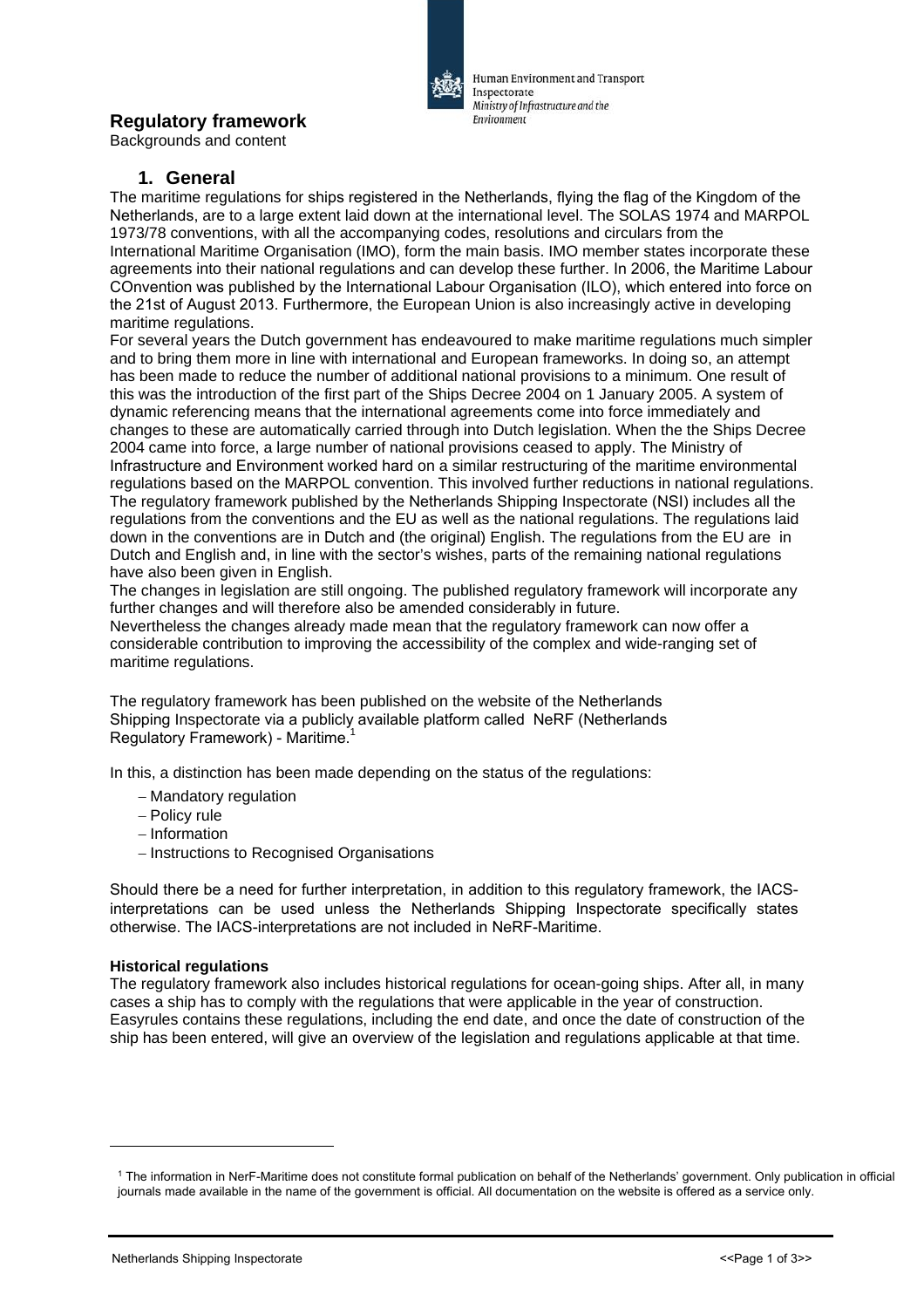

## **2. Mandatory regulation**

This relates to universally binding rules: legislation and regulations that must be observed based on the official publications of the Dutch government. Unless exemption or special dispensation is granted, it is not possible to deviate from these rules. The regulatory framework does not contain any new information in this respect but only shows, in a clearer and more accessible way, what has already been published in the legally prescribed manner.

#### **International regulations**

- the international conventions implemented by the Netherlands
- the mandatory codes laid down under the auspices of the IMO
- the mandatory IMO resolutions and circulars
- the equivalent arrangements under various conventions reported to the IMO by the Netherlands

Since the Ships Decree 2004 and the Decree on the prevention of pollution from ships use dynamic referencing, most of the international conventions (for example, SOLAS, LoadLine, COLREG, MARPOL, etc.) are applicable via this route.

Codes, resolutions and circulars can be declared to be mandatory regulations in various ways, for example, by means of the convention provision on which they are based or because the national regulations directly refer to them.

Equivalent arrangements make it possible to deviate from the requirements laid down in conventions and codes. If the shipowner chooses such an option, then it is not possible to deviate from the provisions in the equivalent arrangement.

#### **EU regulations**

- Directives
- − Regulations
- Decisions of the European Commission and the Council of the European Union

Regulations and decisions are directly applicable. Directives must be transposed into national legislation. This is done partly by means of dynamic referencing, and partly by incorporating the content into Dutch regulations.

### **National regulations**

- − Acts (wetten)
- Decrees (besluiten/AMVB)
- − Ministerial orders (ministeriele regelingen)
- − Notices to Shipping (bekendmakingen aan de scheepvaart)
- − Circulars / Notifications (circulaires/mededelingen)

It goes without saying that acts, decrees and ministerial orders are mandatory. All national legislation is automatically updated via wetten.nl into the NeRF-system.

Notices to Shipping on the basis of art. 174 of the Ships Decree 1965 have also been included. By far the majority of these lapsed when the Ships Decree 2004 came into force on 1 January 2005. They have however been included (with the date on which they lapsed) because there are ships that were built in accordance with these rules and that must comply with them permanently. The circulars and notifications include a number of notifications from the Minister of Infrastructure and Environment about the coming into force of international agreements etc.